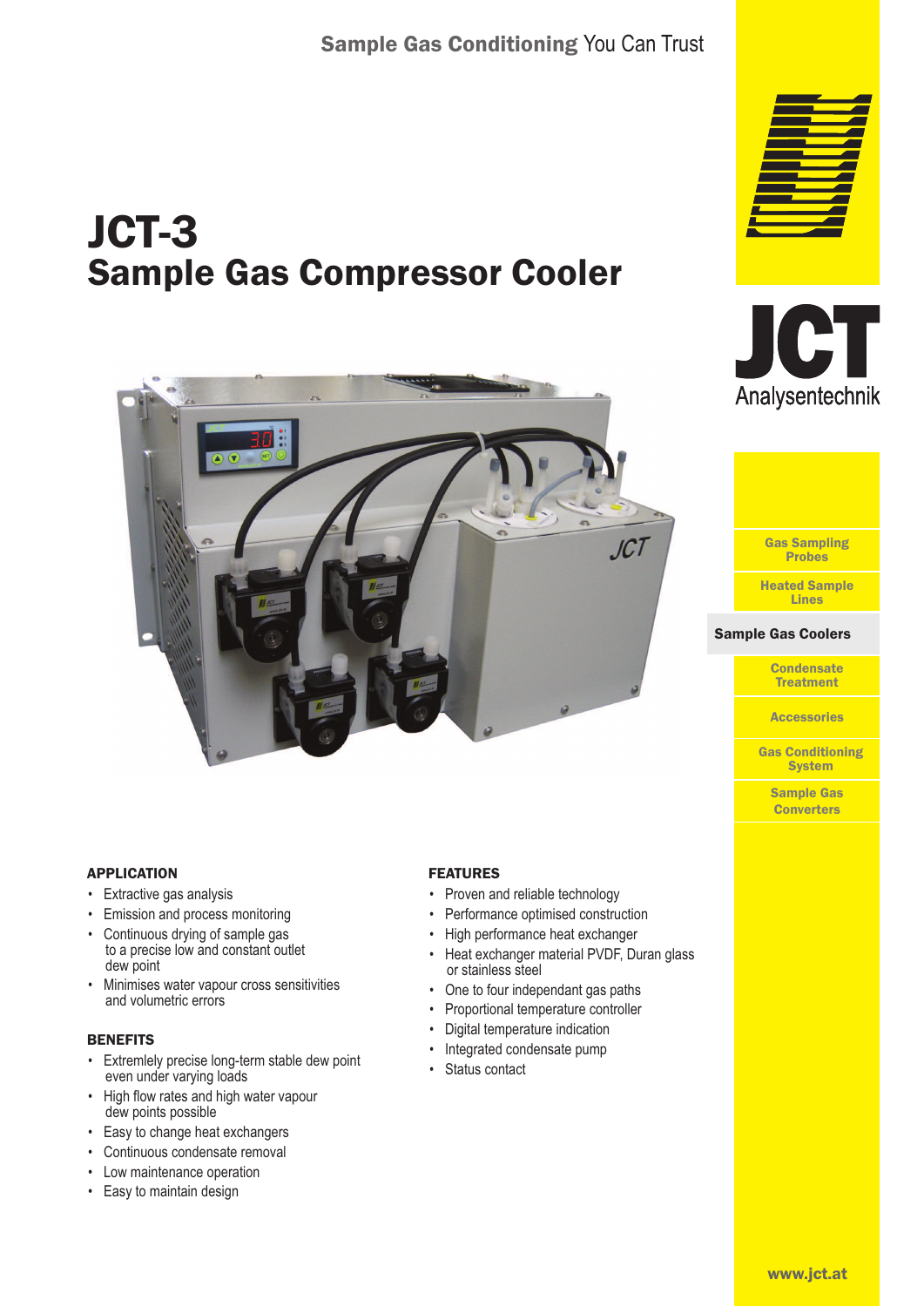# TECHNICAL DATA

| <b>Model</b>                                                            | JCT-3                                                                                  |                     |              |             |                                                                         |                |             |         |  |  |  |  |  |
|-------------------------------------------------------------------------|----------------------------------------------------------------------------------------|---------------------|--------------|-------------|-------------------------------------------------------------------------|----------------|-------------|---------|--|--|--|--|--|
| Description                                                             | sample gas compressor cooler                                                           |                     |              |             |                                                                         |                |             |         |  |  |  |  |  |
| Cooling principle                                                       | compressor cooling                                                                     |                     |              |             |                                                                         |                |             |         |  |  |  |  |  |
| Number of heat exchangers /<br>gas paths                                | $1/1$ (Mono)                                                                           |                     |              |             | $2/2$ (Mono)                                                            | $2/4$ (Dual)   |             |         |  |  |  |  |  |
| Material heat exchangers                                                | <b>PVDF</b>                                                                            | Duran glass         | <b>SS316</b> | <b>PVDF</b> | Duran glass                                                             | <b>SS316</b>   | <b>PVDF</b> | SS316   |  |  |  |  |  |
| <b>Operation</b>                                                        |                                                                                        |                     |              |             |                                                                         |                |             |         |  |  |  |  |  |
| Max. gas flow rate* [Nl/hr]                                             | 250                                                                                    | 300                 | 500          | 2 x 250     | 2 x 300                                                                 | $2 \times 500$ | 4 x 125     | 4 x 150 |  |  |  |  |  |
| max. gas inlet temperature* [°C]                                        | 140                                                                                    | 160                 | 180          | 140         | 160                                                                     | 180            | 140         | 180     |  |  |  |  |  |
| Max. gas inlet dew point* [°C]                                          | 70                                                                                     | 65                  | 80           | 70          | 65                                                                      | 80             | 70          | 80      |  |  |  |  |  |
| Gas outlet dew point                                                    | $3^{\circ}$ C                                                                          |                     |              |             |                                                                         |                |             |         |  |  |  |  |  |
| Dew point stability<br>(for constant inlet conditions)                  | ±0,3K                                                                                  |                     |              |             |                                                                         |                |             |         |  |  |  |  |  |
| Ambient temperature                                                     | +5° to +45 °C                                                                          |                     |              |             |                                                                         |                |             |         |  |  |  |  |  |
| Cooling capacity                                                        | 300 W                                                                                  |                     |              |             |                                                                         |                |             |         |  |  |  |  |  |
| Temperature alarm limits                                                | $< 0 / > +10^{\circ}C$                                                                 |                     |              |             |                                                                         |                |             |         |  |  |  |  |  |
| Operating pressure<br>with condensate pump                              | 0,2 to 2,2 bara                                                                        |                     |              |             |                                                                         |                |             |         |  |  |  |  |  |
| Max. operating pressure<br>without condensate pump [bara]               | 2,5                                                                                    | 2,0                 | 160          | 2,5         | $\overline{2}$                                                          | 160            | 2,5         | 160     |  |  |  |  |  |
| Ready for operation                                                     |                                                                                        |                     |              | $< 20$ min  |                                                                         |                |             |         |  |  |  |  |  |
| Pressure drop at 100 Nl/hr                                              | 6 mbar                                                                                 |                     |              |             |                                                                         |                |             |         |  |  |  |  |  |
|                                                                         |                                                                                        | <b>Construction</b> |              |             |                                                                         |                |             |         |  |  |  |  |  |
| Dimensions over all (W x H x D)                                         | 450 x 300 x 300 mm                                                                     |                     |              |             |                                                                         |                |             |         |  |  |  |  |  |
| Installation                                                            | stand alone or wall mounting                                                           |                     |              |             |                                                                         |                |             |         |  |  |  |  |  |
| Mounting position                                                       |                                                                                        |                     |              | horizontal  |                                                                         |                |             |         |  |  |  |  |  |
| Weight                                                                  | 23 kg<br>21 kg                                                                         |                     |              |             |                                                                         |                |             |         |  |  |  |  |  |
| Housing / Colour                                                        | sheet steel 1,5 mm, powder coated / RAL 7035                                           |                     |              |             |                                                                         |                |             |         |  |  |  |  |  |
| Dead volume per gas path                                                | 67 ml<br>2 x 50 ml                                                                     |                     |              |             |                                                                         |                |             |         |  |  |  |  |  |
| Connection sample gas inlet                                             | PVDF and 1.4401: 6 mm tube; glass: GL14 with hose connection                           |                     |              |             |                                                                         |                |             |         |  |  |  |  |  |
| Connection sample gas outlet and<br>condensate outlet on top (standard) | PVDF: PVDF hose fitting DN 4/6; 1.4401: 6 mm tube; glass: GL14 with hose connection    |                     |              |             |                                                                         |                |             |         |  |  |  |  |  |
| Connection condensate outlet<br>at the bottom (on request)              | PVDF and 1.4401: 12 mm tube:<br>glass (only Mono available): GL18 with hose connection |                     |              |             |                                                                         |                |             |         |  |  |  |  |  |
| Protection class                                                        | IP 20 (EN 60529 / EN 61010)                                                            |                     |              |             |                                                                         |                |             |         |  |  |  |  |  |
| Approvals / signs                                                       |                                                                                        |                     |              | $CE$        |                                                                         |                |             |         |  |  |  |  |  |
|                                                                         |                                                                                        | <b>Electrics</b>    |              |             |                                                                         |                |             |         |  |  |  |  |  |
| Power supply                                                            |                                                                                        |                     |              |             | 220 to 240 VAC 50 Hz or 220 to 240 VAC 60 Hz or 100 to 115 VAC 50/60 Hz |                |             |         |  |  |  |  |  |
| Power consumption<br>(depending on load and ambient temperature)        | 300 VA                                                                                 |                     |              |             |                                                                         |                |             |         |  |  |  |  |  |
| Connection power / status signal                                        | 2,3 m cable, open ends                                                                 |                     |              |             |                                                                         |                |             |         |  |  |  |  |  |
| Fusing                                                                  | external on installation site, fuse characteristic C: 230 VAC 6 A; 115 VAC 10 A        |                     |              |             |                                                                         |                |             |         |  |  |  |  |  |
| On time                                                                 | 100 %                                                                                  |                     |              |             |                                                                         |                |             |         |  |  |  |  |  |
| Temperature indication                                                  | digital                                                                                |                     |              |             |                                                                         |                |             |         |  |  |  |  |  |
| Status contact                                                          | volt free changeover contact max. 230 VAC / 2 A min. 5 VADC / 5 mA                     |                     |              |             |                                                                         |                |             |         |  |  |  |  |  |

\* Results from the effective cooling capacity at 25°C ambient temperature and 3°C outlet dew point and can be influenced by further operational parameters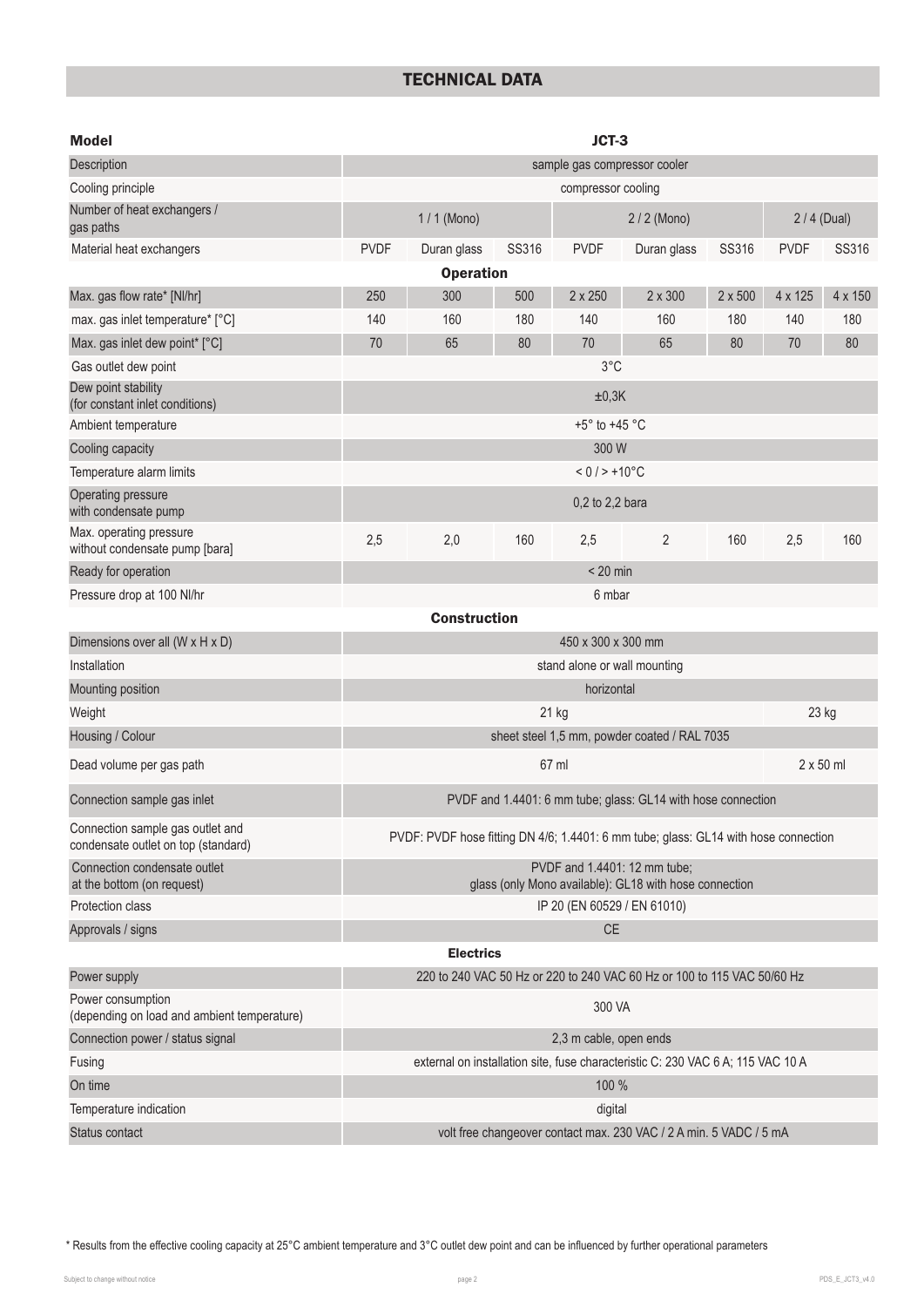# ORDER CODE

## JCT-3 Grand Class

| <b>Basic Unit</b>    | Housing rear panel mounting with 1 gas heat exchanger  | 1              |                         |                |   |                |   |
|----------------------|--------------------------------------------------------|----------------|-------------------------|----------------|---|----------------|---|
|                      | Housing rear panel mounting with 2 gas heat exchangers | $\overline{2}$ |                         |                |   |                |   |
|                      | Housing 19" rack mounting with 1 gas heat exchanger    | 5              |                         |                |   |                |   |
|                      | Housing 19" rack mounting with 2 gas heat exchangers   | $6\phantom{1}$ |                         |                |   |                |   |
| Gas heat exchanger 1 | 1 Mono PVDF gas heat exchanger                         |                | 1                       |                |   |                |   |
|                      | 1 Mono SS316 gas heat exchanger                        |                | $\overline{\mathbf{c}}$ |                |   |                |   |
|                      | 1 Mono Duran glass gas heat exchanger                  |                | 3                       |                |   |                |   |
|                      | 1 Dual PVDF gas heat exchanger                         |                | 4                       |                |   |                |   |
| Gas heat exchanger 2 | 1 Dual SS316 gas heat exchanger                        |                | 5                       |                |   |                |   |
|                      | Without gas heat exchanger                             |                |                         | $\mathbf{0}$   |   |                |   |
|                      | 1 Mono PVDF gas heat exchanger                         |                |                         |                |   |                |   |
|                      | 1 Mono SS316 gas heat exchanger                        |                |                         | $\overline{2}$ |   |                |   |
|                      | 1 Mono Duran glass gas heat exchanger                  |                |                         | $\mathfrak{Z}$ |   |                |   |
|                      | 1 Dual PVDF gas heat exchanger                         |                |                         | 4              |   |                |   |
|                      | 1 Dual SS316 gas heat exchanger                        |                |                         | $\overline{5}$ |   |                |   |
| Condensate pump      | Without condensate pump JSR-25                         |                |                         |                | 0 |                |   |
|                      | 1 Condensate pump JSR-25                               |                |                         |                |   |                |   |
|                      | 2 Condensate pumps JSR-25                              |                |                         |                | 2 |                |   |
|                      | 3 Condensate pumps JSR-25                              |                |                         |                | 3 |                |   |
|                      | 4 Condensate pumps JSR-25                              |                |                         |                | 4 |                |   |
| Power supply         | 230 VAC 50 Hz                                          |                |                         |                |   |                |   |
|                      | 230 VAC 60 Hz                                          |                |                         |                |   | $\overline{2}$ |   |
|                      | 115 VAC 50/60 Hz                                       |                |                         |                |   | 3              |   |
| Options              | Standard version                                       |                |                         |                |   |                | X |
|                      | Special version (on request)                           |                |                         |                |   |                |   |
|                      |                                                        |                |                         |                |   |                |   |

Order code JCT-3.